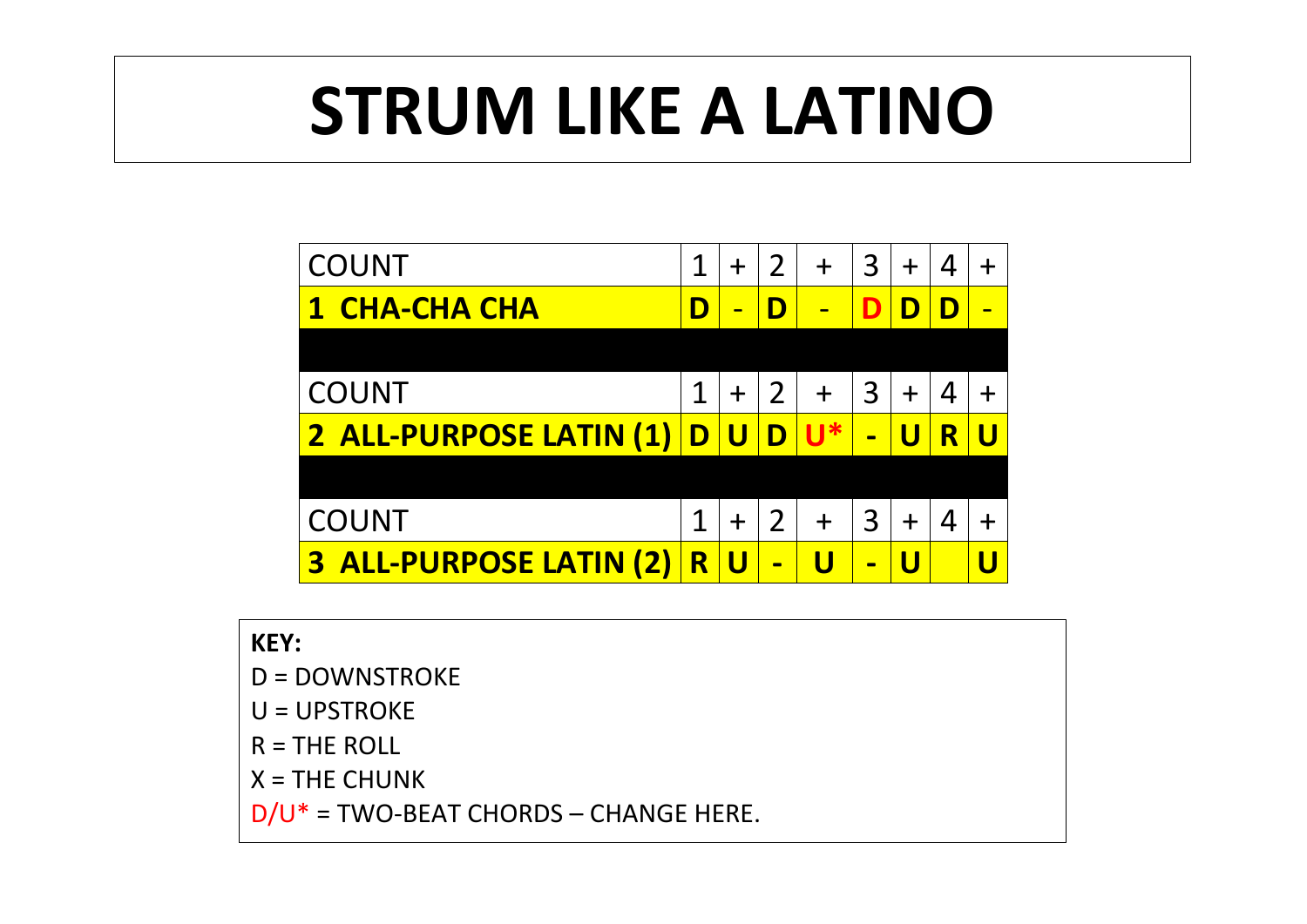## **STRUM LIKE A LATINO (CONTINUED)**

| <b>COUNT</b>                      | $\overline{1}$          | $+$                     | $\overline{2}$          | $+$                     | 3              | $+$                     | $\overline{4}$ | $+$                     | 5              | $+$                     | 6                | $+$                     | $\overline{7}$ | $+$                     | 8                         | $+$            |
|-----------------------------------|-------------------------|-------------------------|-------------------------|-------------------------|----------------|-------------------------|----------------|-------------------------|----------------|-------------------------|------------------|-------------------------|----------------|-------------------------|---------------------------|----------------|
| <b>ALL-PURPOSE LATIN (3)</b><br>4 | $\overline{\mathsf{D}}$ | $\overline{\mathsf{U}}$ | $\overline{\textbf{X}}$ | $\overline{\mathsf{U}}$ | $\blacksquare$ | $\overline{\mathsf{U}}$ | $\mathbf{X}$   | $\overline{\mathsf{U}}$ | $\blacksquare$ | $\overline{\mathsf{U}}$ | $\boldsymbol{X}$ | $\overline{\mathsf{U}}$ | $\blacksquare$ | $\overline{\mathsf{U}}$ | $\boldsymbol{\mathsf{X}}$ | $\blacksquare$ |
|                                   |                         |                         |                         |                         |                |                         |                |                         |                |                         |                  |                         |                |                         |                           |                |
| <b>COUNT</b>                      | 1                       | $+$                     | $\overline{2}$          | $+$                     | 3              | $+$                     | $\overline{4}$ | $+$                     | 5              | $+$                     | 6                | $+$                     | 7              | $+$                     | 8                         | $\ddagger$     |
| <b>TANGO</b><br>5                 | D                       | $\blacksquare$          | D                       | $\blacksquare$          | D              | $\blacksquare$          | $\mathbf D$    | $\blacksquare$          | R              | $\overline{\mathsf{U}}$ | $\blacksquare$   | $\overline{\mathsf{U}}$ | D              | $\blacksquare$          | $\mathbf D$               | $\blacksquare$ |
|                                   |                         |                         |                         |                         |                |                         |                |                         |                |                         |                  |                         |                |                         |                           |                |
| <b>COUNT</b>                      | $\overline{1}$          | $+$                     | $\overline{2}$          | $+$                     | 3              | $+$                     | $\overline{4}$ | $+$                     | 5              | $+$                     | 6                | $+$                     | $\overline{7}$ | $+$                     | 8                         | $+$            |
| <b>BOSSA NOVA (1)</b><br>6        | D                       | $\blacksquare$          | $\mathbf D$             | $\blacksquare$          | D              | U                       | $\blacksquare$ | $\overline{\mathsf{U}}$ | $\blacksquare$ | $\overline{\mathsf{U}}$ | $\blacksquare$   | U                       | D              | $\blacksquare$          | D                         | $\blacksquare$ |
|                                   |                         |                         |                         |                         |                |                         |                |                         |                |                         |                  |                         |                |                         |                           |                |
| <b>COUNT</b>                      | $\overline{1}$          | $+$                     | $\overline{2}$          | $+$                     | 3              | $+$                     | $\overline{4}$ | $+$                     | 5              | $+$                     | 6                | $+$                     | 7              | $+$                     | 8                         | $+$            |
| <b>BOSSA NOVA (2)</b><br>7        | D                       | $\blacksquare$          | $\mathbf D$             | $\blacksquare$          | R              | U                       | $\blacksquare$ | U                       | $\blacksquare$ | $\overline{\mathsf{U}}$ | $\blacksquare$   | U                       | D              | $\blacksquare$          | $\mathbf D$               |                |
|                                   |                         |                         |                         |                         |                |                         |                |                         |                |                         |                  |                         |                |                         |                           |                |
| <b>COUNT</b>                      | $\overline{1}$          | $+$                     | $\overline{2}$          | $+$                     | 3              | $+$                     | $\overline{4}$ | $+$                     | 5              | $+$                     | 6                | $\ddag$                 | $\overline{7}$ | $+$                     | 8                         | $\ddag$        |
| <b>BOSSA NOVA (3)</b><br>8        | D                       |                         | D                       | $\blacksquare$          | R              | U                       | $\blacksquare$ | U                       | $\blacksquare$ | U                       | $\blacksquare$   | U                       | D              |                         | D                         | $\blacksquare$ |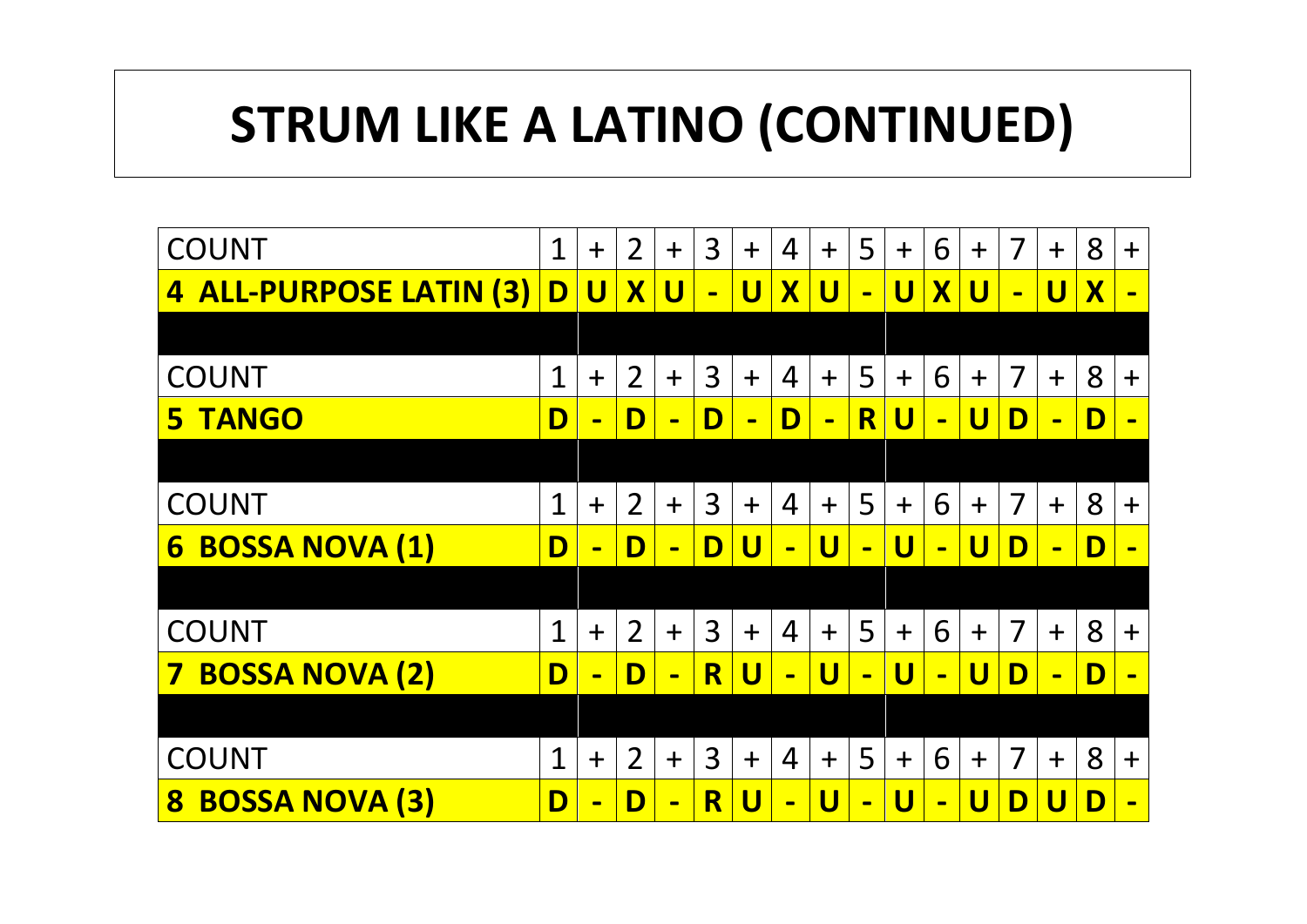## **THE ROLL**